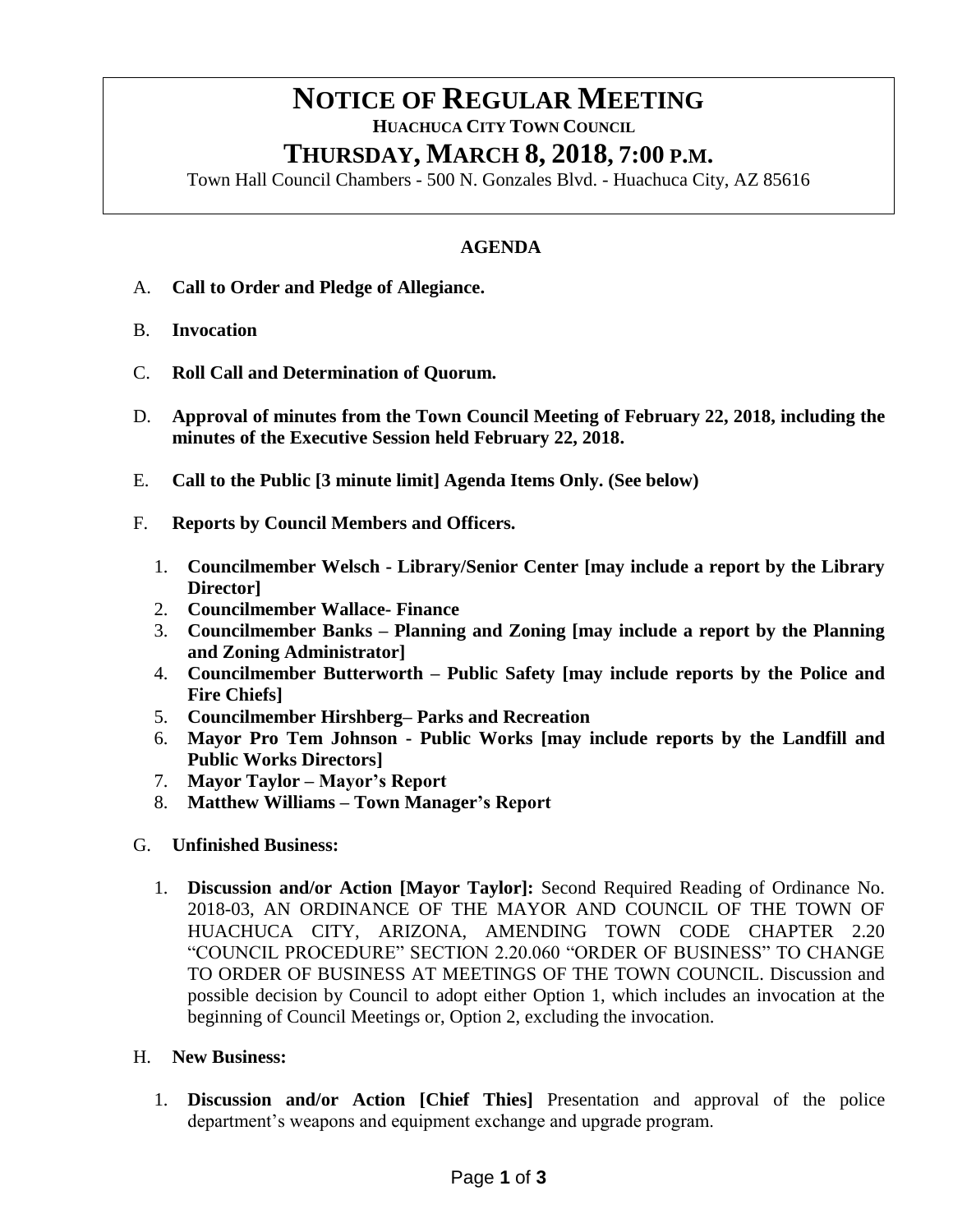- 2. **Discussion and/or Action [Mayor Taylor]:** Direct staff to investigate business license fees and permits and begin the process to adjust the fees accordingly.
- 3. **Discussion and/or Action [Mayor Taylor]:** Direct staff to investigate Library fees and begin the process to adjust the fees accordingly.
- 4. **Discussion and/or Action [Mayor Taylor]:** Direct staff to investigate Animal Shelter fees and begin the process to adjust the fees accordingly.
- 5. **Discussion and/or Action [Director Harvey]** Consideration of Town Facility fee waiver for the Order of the Eastern Star Condon Chapter No.12 for their Annual Easter Egg Hunt scheduled for March 31, 2018.
- 6. **Discussion and/or Action [Town Manager]:** Authorization to declare as surplus property from the Huachuca City Fire Department, the following item(s) to be sold by auction or otherwise disposed of in accordance with Town Policy.
	- a. Red 4 Suzuki 4 wheeler
	- b. Green Yamaha 4 wheeler
	- c. Yamaha 4 wheeler
- 7. **Discussion and/or Action [Town Manager]:** Authorization for repairs to the 836 landfill compactor in the amount of \$10,000 in preparation for the possible sale of the compactor.
- 8. **Discussion and/or Action [Town Manager]:** Presentation of options pertaining to the 836 landfill compactor. Option 1 concerns selling all of the compactors. Option 2 concerns selling the oldest compactor.
- 9. **Discussion and/or Action [Town Clerk]:** Presentation of additional benefits available to the Town as a member of the Arizona Municipal Risk Retention Pool (AMRRP).
- 10. **Discussion and/or Action [Councilor Banks]:** Recommendations from the Planning and Zoning Commission pertaining to the Conditional Use Permit hearing for Gardner's Garage held on February 21, 2018.
- 11. **Discussion and/or Action [Town Manager]** Authorization to declare as surplus property from the Huachuca City Landfill, the following item(s) to be sold by auction or otherwise disposed of in accordance with Town Policy.
	- a. Recycling Equipment
	- b. Roll-off truck
- 12. **Discussion and/or Action [Town Manager]:** Executive [closed] session, pursuant to A.R.S. 38-431.03 (A) (1) for discussion regarding the appointment of Jennifer Fuller to the position of Town Clerk.
- 13. Discussion and/or Action [Mayor Taylor] Appointment of Jennifer Fuller to the position of Town Clerk with a six-month probationary period.
- I. **Payment Approval Report in the amount of \$91,735.95**
- J. **Call to the Public: [3 min. limit] ARS 38-431-01 Public body may make an open call to the public during a public meeting, subject to reasonable time, place and manner restrictions, to allow individuals to address the public body on any issue within the jurisdiction of the public**